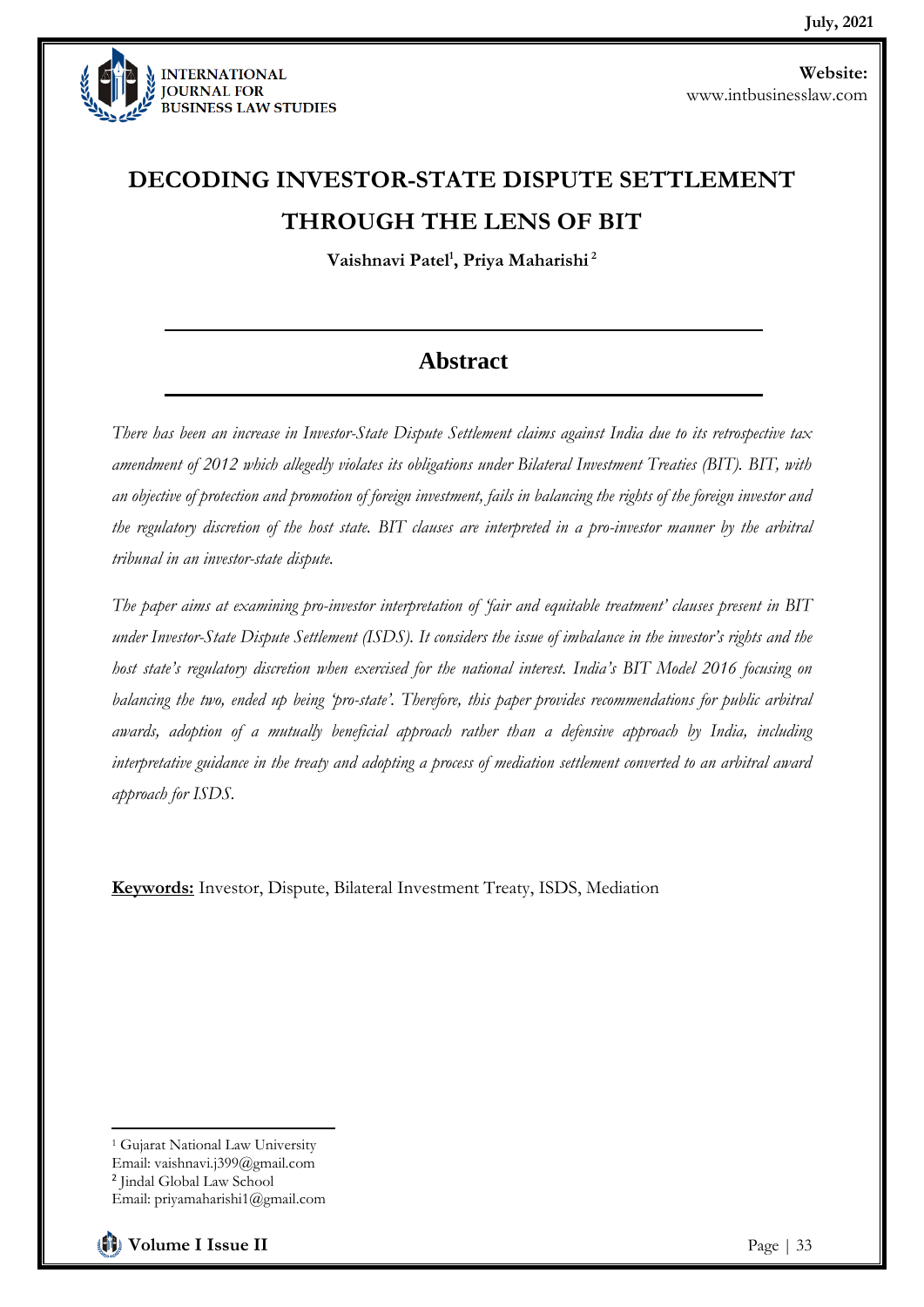

#### **Introduction**

India has been held in violation of the India-UK Bilateral Investment Treaty, 1994 and international law by the Permanent Court of Arbitration, Hague in December 2020 against Cairn Energy Plc. and Cairn UK Holdings Ltd. for its infamous retrospective tax amendment of 2012 which was implemented after the Vodafone tax dispute<sup>3</sup>.<sup>4</sup> Bilateral Investment Treaties ("BIT"), which secures a slew of rights to the foreign investor investing in the host state, has recently been in the spotlight.

The reason for the same being increase in Investor-State Dispute Settlement ("**ISDS**") by the investors for violation of host state's obligation under the BIT. Additionally, under ISDS, there have been inconsistencies in the definition of 'Fair and equitable treatment' ("**FET**") provisions under various BIT, which has created uncertainty in determining the sovereign regulatory discretion of the host state.

Furthermore, ISDS is more in favour of investment promotion and fails to balance the rights of the foreign investor and the regulatory discretion of the host state. The India BIT Model, 2016, though aims to strike that balance, it is more favoured towards protecting the discretion of the host state.

The paper aims to explore the conflicts arising in determining the sovereign right of regulatory discretion of the host state which is curbed through restrictive interpretation of FET under ISDS and favouring investor protection over the exercise of host state discretion in the national interest.

Hence, to promote the long-term relations between the foreign investor and the host state, this paper recommends transparency, stability, the inclusion of interpretative guidance in treaty texts and converted arbitral awards from mediation between the investor and the host state are made.

<sup>3</sup> *Vodafone International Holdings BV* v. *India (I)*, PCA Case No. 2016-35

<sup>4</sup> *Cairn Energy PLC* v. *Union of India*, PCA Case No. 2016-7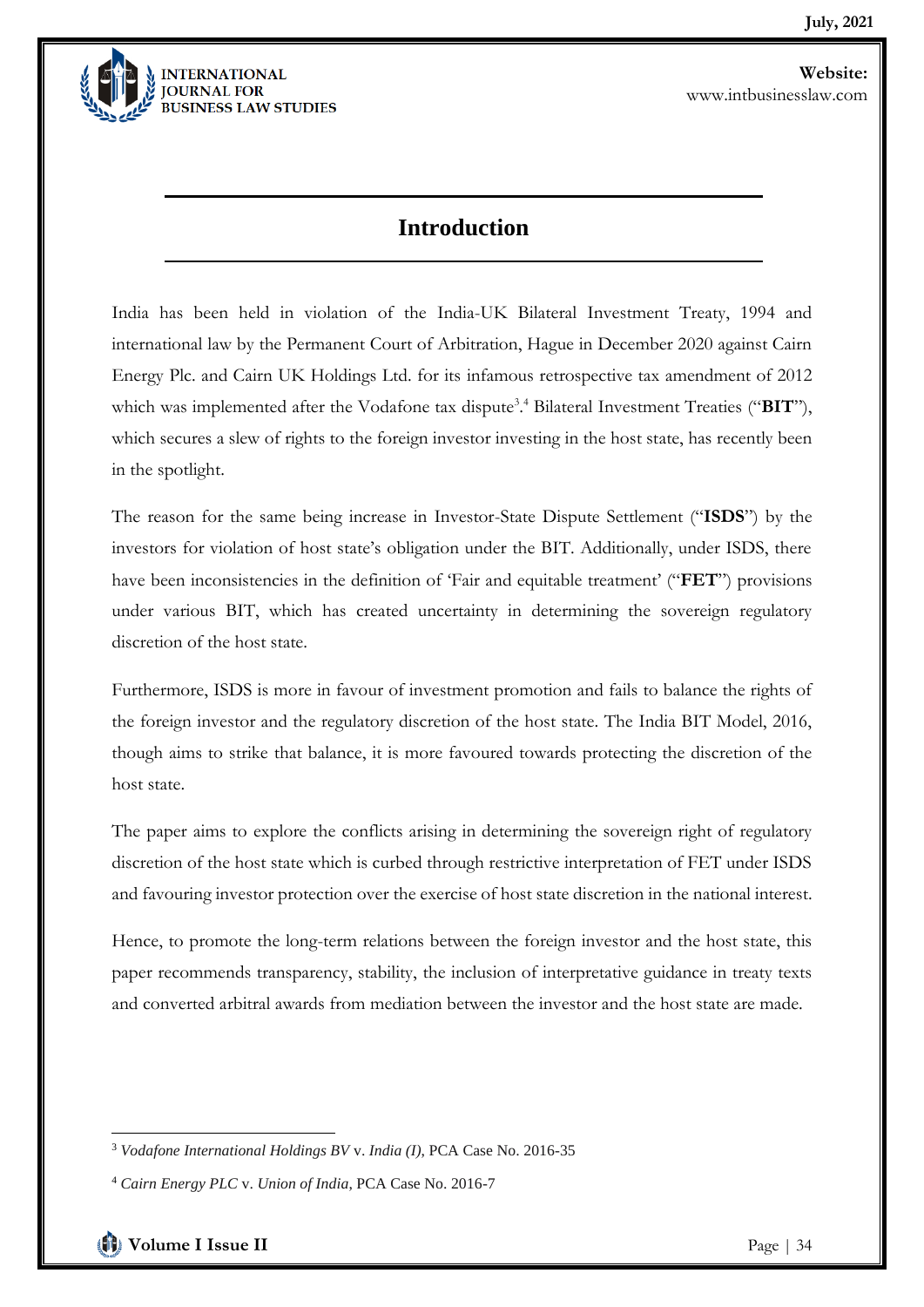

### **Literature Review**

- 1. **Gallus (2005)** explained that during the implementation of the FET standard, host state characteristics are one thing to be taken into account for ensuring an appropriate balance between investor and host state's interests. The substance of the standard should be tailored to the degree of development of the host state that has not been widely acknowledged by tribunals.
- 2. **Ranjan (2008)** noted that a key feature of International Investment Arbitrations is that they limit the signatory countries' regulatory discretion by establishing requirements that prohibit specific forms of behaviour. He, therefore, analysed that the signing countries are required to exercise regulatory discretion in accordance with the IIA's requirements.
- 3. **Ranjan (2010)** attempted to examine Indian Investment Treaty Programme from the perspective of global experiences. A key issue highlighted by him was that India must expand its BIT Programme since BITS possess the the capability of unduly restraining the host country's regulatory discretion. Another important observation made by him was that the regulations relating to foreign investments do not refer to the obligation laid down under the BIT.
- 4. **Dhar, Joseph & James (2012)** analysed the assertion that provisions in India's Bilateral Investment Promotion and Protection Agreements that have helped foreign investors win claims before international arbitration tribunals. The authors placed emphasis on a review of India's BIPAS to ensure consistency in provisions across all such agreements in the national interest, warning that these disputes with foreign investors signal the arising and emerging struggle between foreign investors and sovereign states in the lightface of wavering uncertain economic prospects in the nations of the post-crisis world.
- 5. **Osterwalder (2014)** provided suggestions for how the state–state dispute settlement could be utilized as an alternative to investor-state arbitration, or, if both mechanisms are used, how to define their relationship and increase state parties' influence over treaty interpretation.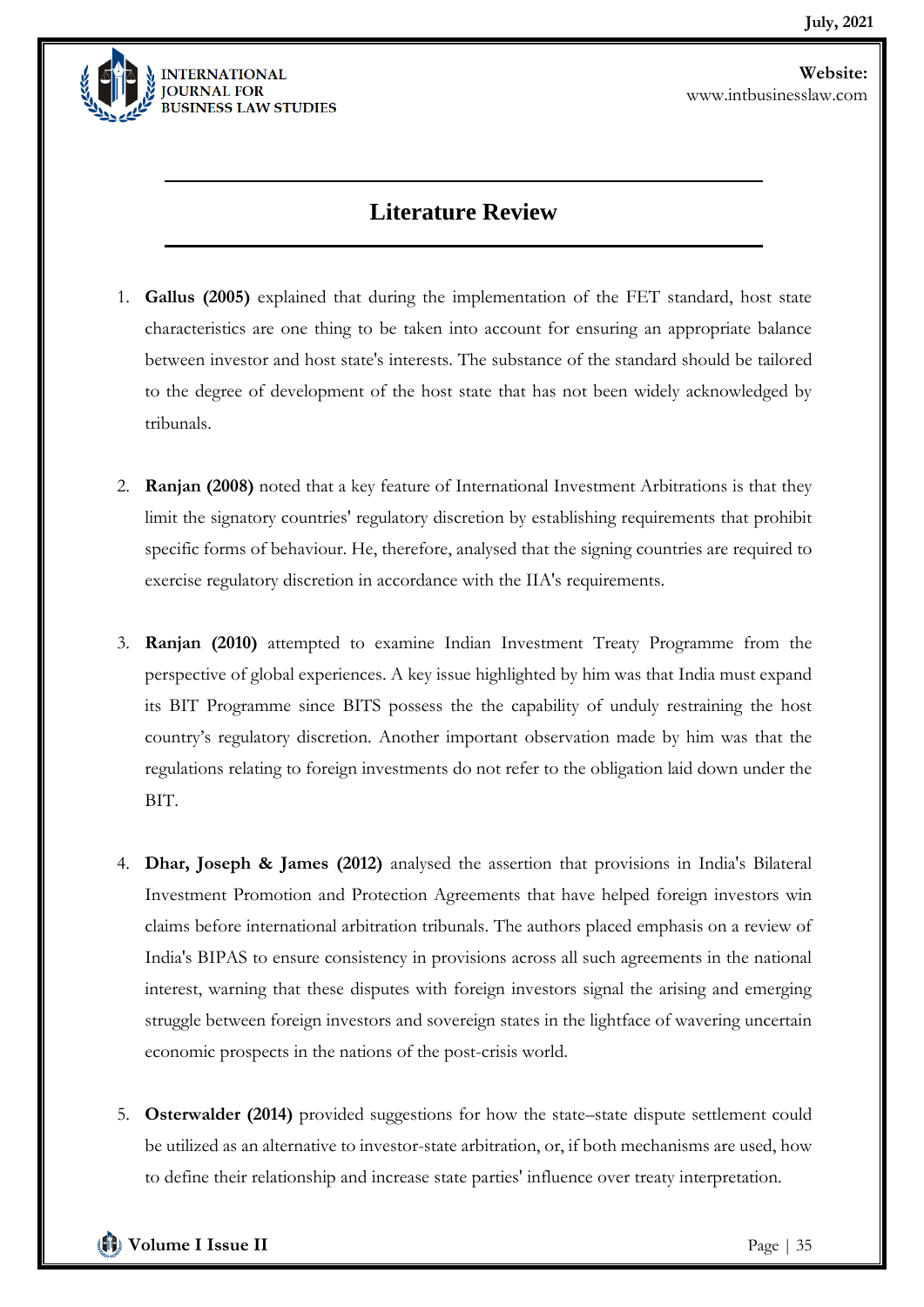

6. **Ranjan & Anand (2017)** critically analysed the BIT Model of 2016. The authors noted that it attempted to reconcile the clash between the interest of the foreign investor and the host state. However, India has failed to do so due to a very narrow definition of investment and provides for a narrow FET situation and excludes tax regulations and MFN from the ambit of BIT.

- 7. **Wang (2017)** analysed the deficiencies of investment dispute resolutions. They include and are not limited to time-consuming procedure high costs and enforcement of awards. The author explained a lack of coordination and the consequent multiplicity of awards to be the chief reasons for the issue of the operation of award. The mode of arbitral proceedings also retains the traditional characteristics of commercial arbitration such as confidentiality and lack of transparency.
- 8. **Mach (2018)** explained that the doctrine of legitimate expectation is currently a sub-set of the FET standard, albeit the nature of the standard and its precise meaning are still debated and vary depending on the BIT's wording and the makeup of the individual tribunal.

The tale of the much popular Vodafone tax case began in 2007 when the tax authorities in India alleged that the firm hadn't deducted tax at source from its Hutchison deal. Upon challenging the notice before the Apex Court, it was held that Vodafone International Holdings BV ("**VIHBV**") had not acted in violation of the Income Tax Act.

The Supreme Court ruled that the selling of the stake to Vodafone by Hutchinson did not constitute a 'capital asset' transfer under Section 2(14) of the Income Tax Act. It not only quashed the demand for INR 120 billion in capital gains tax but also ordered a refund of INR 25 billion deposited by Vodafone per an interim order dated November 26, 2010, as well as interest at 4% per annum, within two months. Following the above decision, the Indian Parliament passed the Finance Act 2012<sup>5</sup>, which included provisions for the addition of two explanations to Section  $9(1)(i)$  of the Income Tax Act<sup>6</sup>. The Amendment Act made any benefit on the transfer of shares in a non-Indian company that derives significant value from underlying Indian properties, taxable retrospectively.

<sup>5</sup> Finance Act 2002

<sup>6</sup> Income Tax Act 1961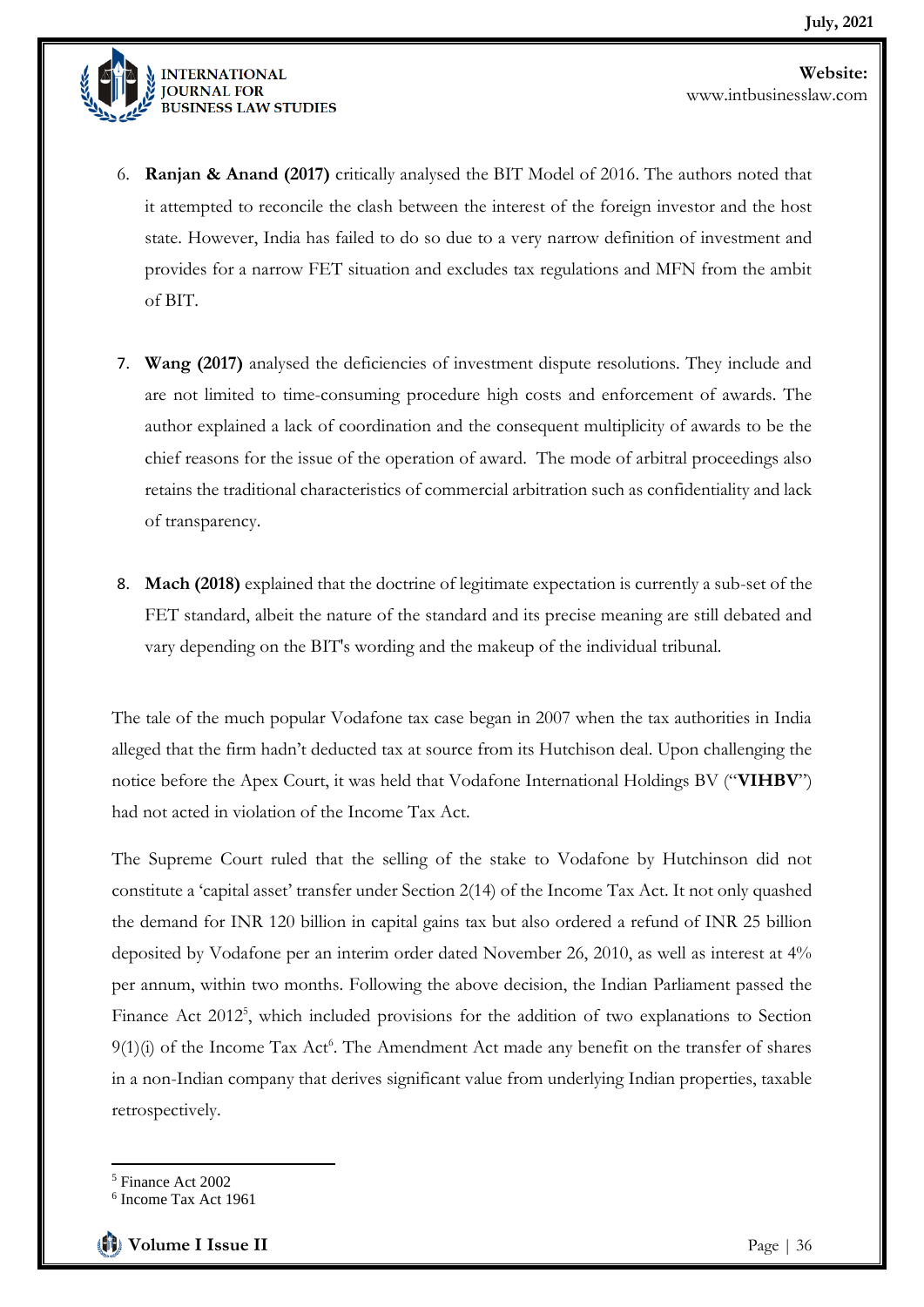

VIHBV, by the imposition of tax as a result of a retrospective amendment to Indian tax legislation, filed a notice of dispute under India-Netherlands BIT on April 17, 2012. As a result of the notice, on September 25, 2020, an international arbitral Tribunal headed by F. Berman issued an award in favour of Vodafone International, citing a breach under India-Netherlands BIT's FET standard. The Tribunal ordered India to reimburse Vodafone for legal expenses in the sum of Rupees 850 million.<sup>7</sup>

The recent Cairn Energy arbitration case finds its origins in the 2012 Amendment<sup>8</sup>. Cairn UK had transferred shares of Cairn India Holdings to Cairn India as part of an internal reorganization process in 2006-2007. Cairn UK was then ordered to pay capital gains tax of up to Rs 24,500 crore by income tax authorities because it had made capital gains. Cairn Energy filed an international arbitration complaint against the Indian government's steps on March 10, 2015, under the India-UK BIT.

The Permanent Court of Arbitration ("**PCA**") held that the tax demanded against Cairn Energy Plc. and Cairn UK Holdings Limited for the fiscal year 2007-08 violated the treaty, and they were relieved of any duty to pay it. It asked the Indian government to neutralize the demand's continuing impact by permanently removing it. The Indian government was ordered to pay approximately Rs. 8000 crores to Cairn in the form of damages for violating the treaty.

**<sup>]</sup>**

<sup>7</sup> *Supra* note 1

<sup>8</sup> Amendments brought in by the Finance Act, 2012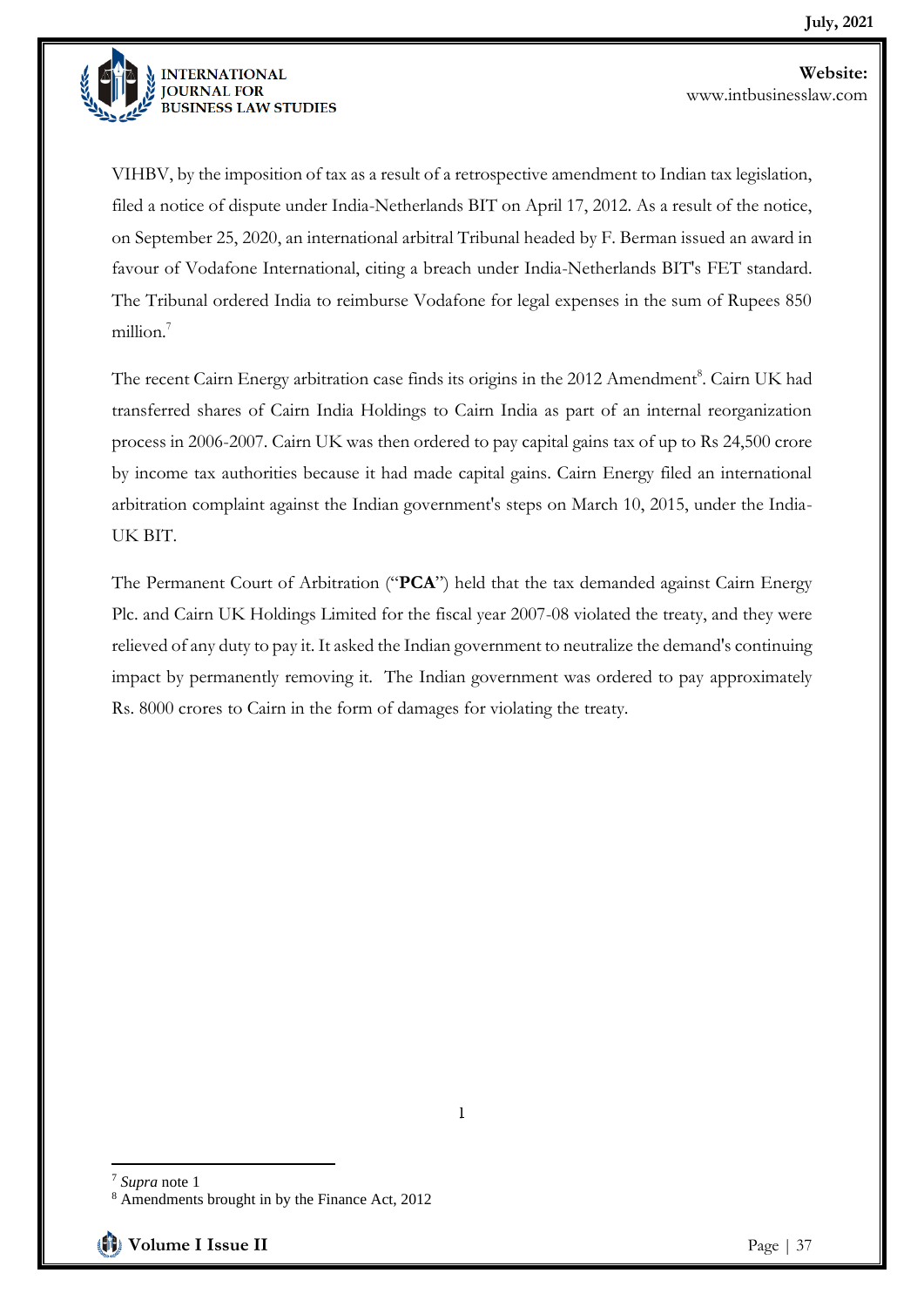

## **Apprehending BIT and ISDS.**

The relationship between the host state and the investors have been governed by bilateral treaties, due to the lack of a multilateral investment agreement. BIT or Bilateral Investment Protection Agreement ("BIPA")<sup>9</sup> are treaties entered into by two countries for the protection of investments made by the investors belonging to the two countries.<sup>10</sup> It is a formal, legally binding agreement among the contracting states to include equal treatment, security, preferential treatment or most favoured nation treatment, contract compliance, and an inbuilt dispute resolution mechanism.

The treaty protects and promotes the investments by enforcing compliance of conditions as provided under the treaty on the regulatory actions of the host state and preventing them from impeding the rights of the foreign investors. Such conditions consist of 'expropriation' by the host state, treatment of foreign investors per the principle of FET. BIT aims to create a favourable environment that encourages mutual investment in the territory of each contracting state. Mutual assurance of this kind is advantageous to the countries involved because it stimulates business initiatives and thereby increases their economic prosperity. In current times, BIPA is the most relevant source for international investment law.<sup>11</sup>

The BIPA contains elements and assurances that will serve as a legal foundation for upholding investor rights in the countries concerned.<sup>12</sup> BIPA provides for ISDS as a redressal mechanism. ISDS gives rights to an individual investor to raise investment disputes against the host state for its sovereign regulations which breach the host state's obligations under the respective BIT. To avail remedies under BIT, individual investors do not need to exhaust the remedies available under the domestic law of the host state. Often, ISDS clauses provide for international arbitration to settle disputes by the individual investor and the host state. This ensures that the host state is held accountable for its unjust exercise of sovereign powers by an independent body which is an international arbitral tribunal. Therefore, for settling investment disputes of such sorts, the dispute is shifted to a state-versus-investor dispute in ISDS from the typical state-versus-state dispute settlement, which usually are limited to interpretation and application of the treaty.<sup>13</sup>

<sup>&</sup>lt;sup>9</sup> In the article, BIT and BIPA are used interchangeably

<sup>10</sup> Prabhash Ranjan, *India and Bilateral Investment Treaties* (1st edn, Oxford University Press 2019)

<sup>11</sup> Dolzer and Schreuer, *Principles of International Investment Law* (2nd edn, Oxford University Press 2008) <sup>12</sup> *Supra* note 3

<sup>13</sup> Nathalie Bernasconi-Osterwalder, 'State–State Dispute Settlement in Investment Treaties' (2014) IISD 1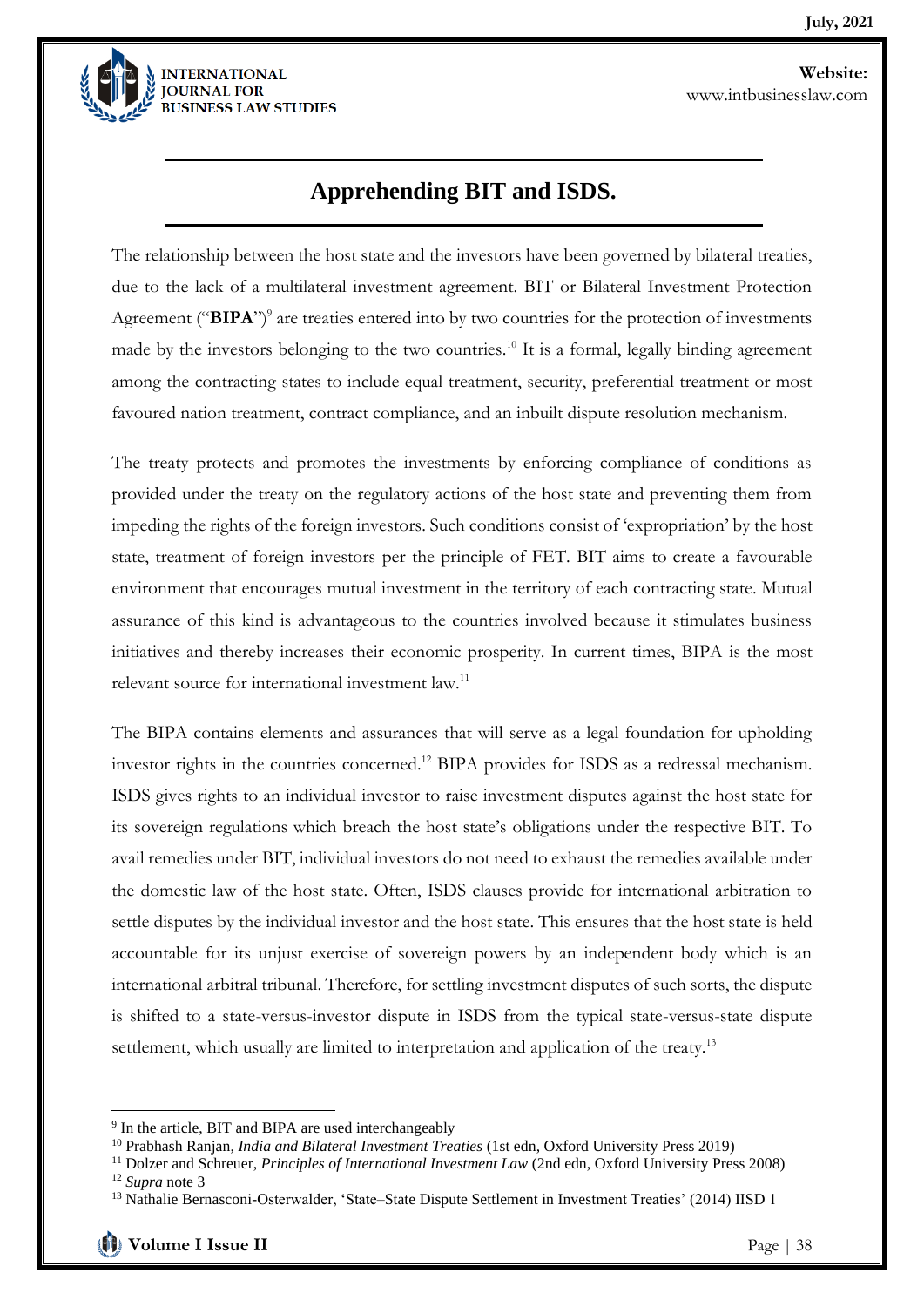

In other words, the dispute is between the contracting party namely the host state and a third party, rather than a dispute between the contracting states. The rule of law and stability play a vital role in the investment climate of a country. During the assessment of a country's legal framework by a foreign investor, protection of investment and facilitation of particular ventures indicate the maturity of the investment climate of the country. In this context, the presence of a BIPA between the host country and the investor's country safeguards the investment of the foreign investor and facilitates a particular venture.

Nevertheless, when a dispute arises between the investor and the host state under the BIT under ISDS as arbitration, the regulatory discretion of the host state is determined through standards present under BIT, one such being FET.<sup>14</sup> The interpretation of FET is subjected to facts and circumstances of each case, which introduces uncertainty to the rights of the host state.

### **The Issue Surrounding The "Fair And Equitable" Standard.**

The principle of FET is an absolute safeguard for the foreign investor. The initial objective and objective of FET clauses in BIT was to guard against a variety of instances in which unfairness could present itself, such as arbitrary license cancellations, harassment of an investor through unreasonable fines, etc.<sup>15</sup> Many arbitral rulings have construed the FET concept broadly, particularly in circumstances involving the investor's legitimate expectations resulting into an openended approach.

Normally tribunals support their decisions by referring to their precedents and do not take into account a different interpretation of the treaty language. Additionally, due to the absence of a clear legal test, the provision is prone to wide interpretation and unpredictability. As a result of its ambitious nature, the legitimacy of this principle is also time and again doubted by the host states.<sup>16</sup>

<sup>14</sup> Prabhash Ranjan, 'International Investment Agreements and Regulatory Discretion: A Study of India' 9 (2008) JWIT 209

<sup>15</sup> *Supra* note 4

<sup>16</sup> Daniel Rosentreter, *Article 31(3)(c) of the Vienna Convention on the Law of Treaties and the Principle of Systemic Integration in International Investment Law and Arbitration* (Luxembourg Legal Studies 2015)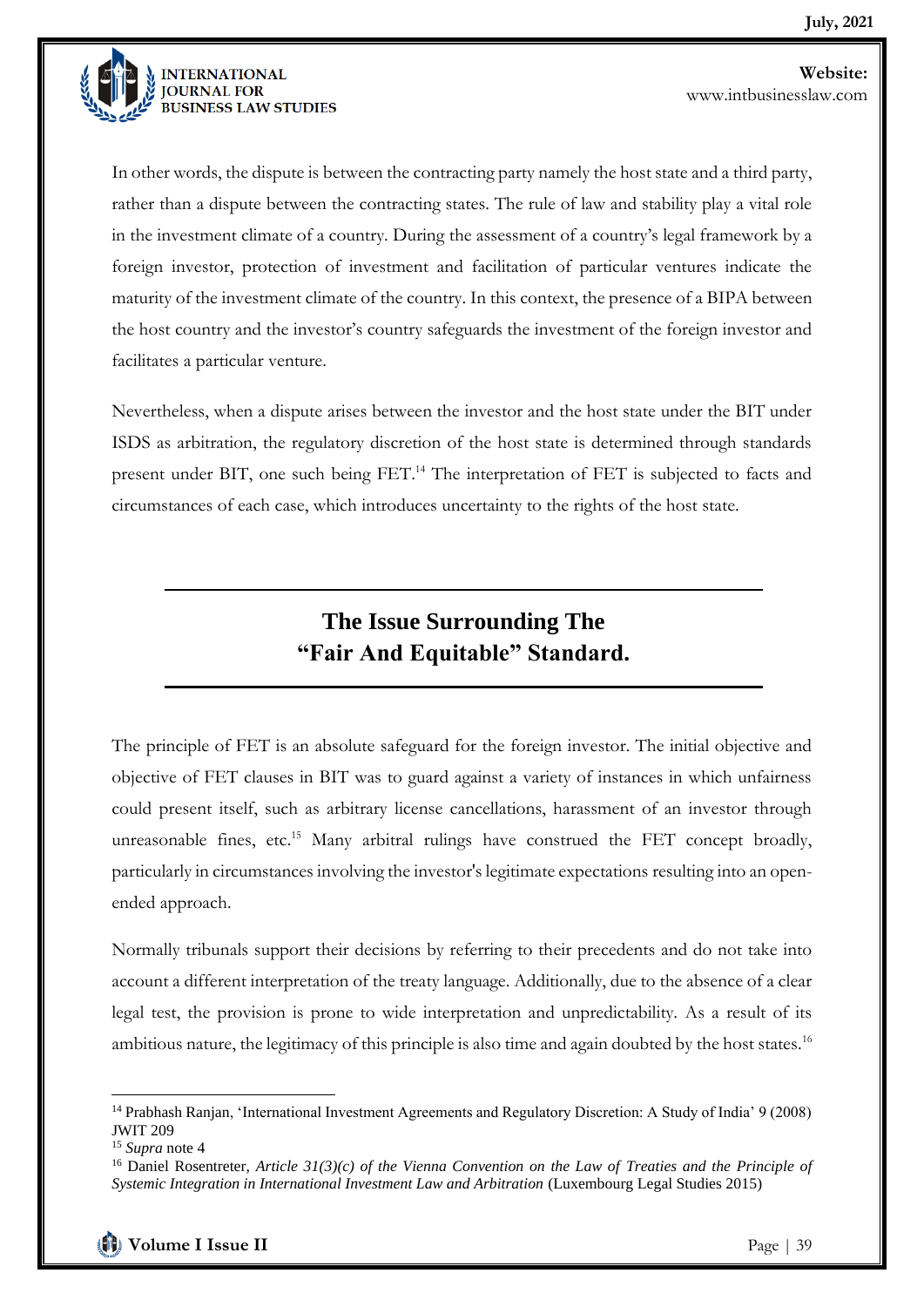

When implementing the FET standard, host state characteristics are one thing to consider in ensuring an appropriate balance between investor and host state's interests. The substance of the standard should be tailored to the degree of development of the host state that has not been widely acknowledged by tribunals.<sup>17</sup> Therefore, it is vital to draw a line between true abuse of foreign investments, which the FET standard should prohibit, and measures adopted by sovereign state in pursuit of legitimate policies, which cannot be considered in violation of the standard, even if they affect foreign investor's interests.

Claims for violation of legitimate expectations arise when an investor state is negatively impacted as a result of changes brought about by the host state's policies. In *Tecmed v. Mexico<sup>18</sup>*, it was held that the host state's authorities were expected to consistently, without ambiguity, and transparently, ensure that the investor was aware of the regulatory and administrative rules and practices to which it would be subjected beforehand so that they could comply with. Similarly, in *Occidental v. Ecuador*<sup>19</sup>, the Tribunal associated the international law criterion with the demand of a secure, predictable legal and business framework for investment.

On that account, it can be understood that the arbitral tribunals have gone so far as to hold that any adverse change in the host state's economic or legal system may constitute a breach of the FET criterion in terms of the investors' legitimate expectations irrespective of the host state's national policy. This approach is unjustified since it could preclude the host state from implementing any reasonable regulatory change, much less a regulatory reform that may be required as per the nation's policies. It ignores the reality that, as part of the normal operation of the legal and policy processes of the economy in which they operate, investors should expect regulations to change over time.<sup>20</sup>

The award by the Tribunal in the case of *Parkerings-Compagniet v. Lithuania*<sup>21</sup> is relevant to be cited for alterations in the regulations. The Tribunal determined that each State had an undeniable right to reasonably utilize its sovereign legislative power and that an investor must plan for a probable change of circumstances and legal structure.

<sup>&</sup>lt;sup>17</sup> Nick Gallus, 'The influence of the host State's level of development on international investment treaty standards of protection' 6 (2005) JWIT 711

<sup>18</sup> ICSID Case No ARB (AF)/00/2, Award, 29 May 2003

<sup>19</sup> LCIA Case No. UN 3467, Award, 1 July 2004

<sup>&</sup>lt;sup>20</sup> Tomas Mach, 'Legitimate Expectations as Part of the FET Standard: An Overview of a Doctrine Shaped by Arbitral Awards in Investor-State Claims' 1 (2018) ELTE LJ 105

<sup>21</sup> ICSID Case No. ARB/05/8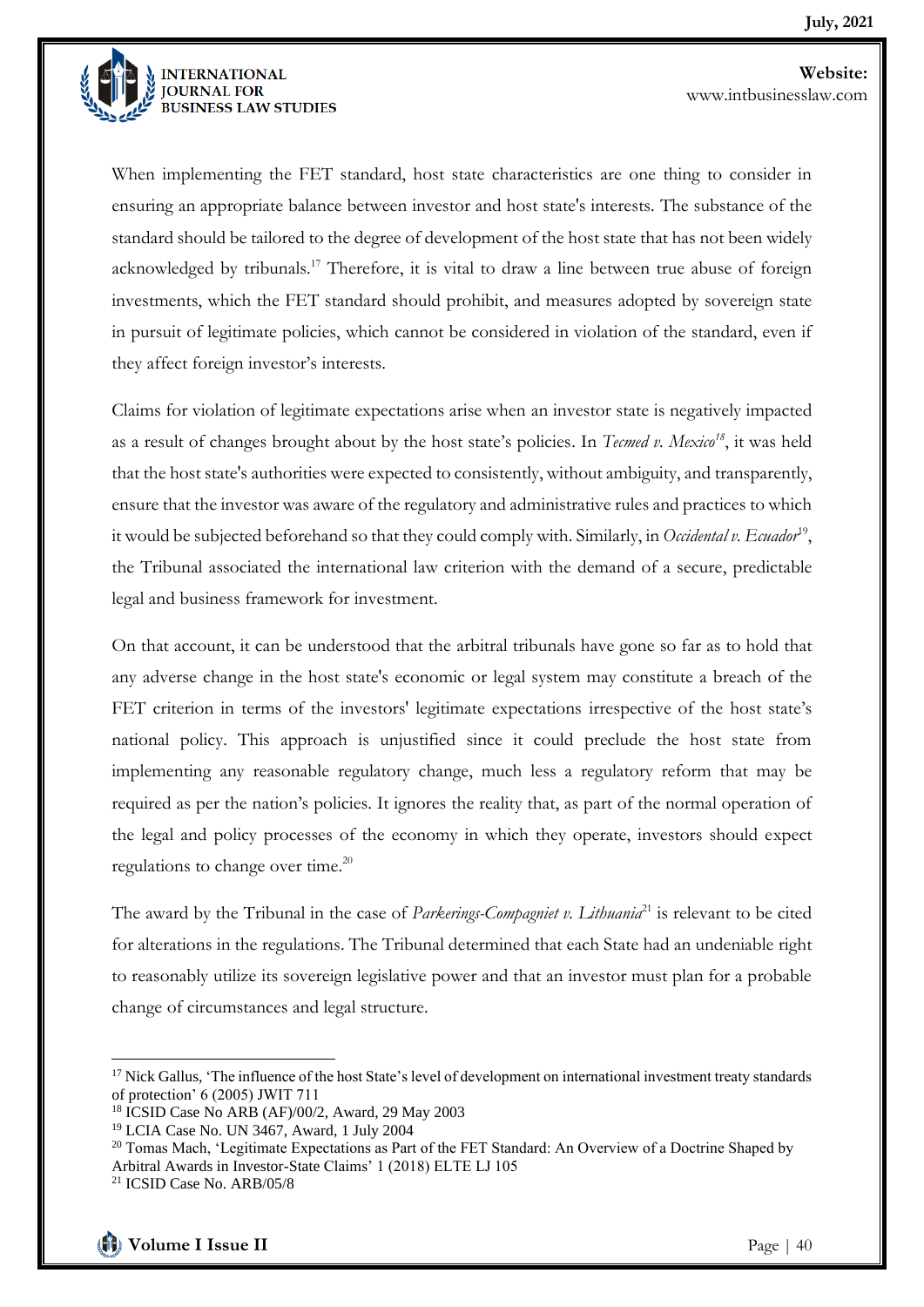

The FET claim was dismissed by the Tribunal, which found that the Republic of Lithuania had made no explicit or implied promise that the investment's legal framework would remain unchanged. Similarly, the view in *EDF v. Romania*, <sup>22</sup> was that if articulated in an unduly broad and unqualified manner, the notion that legitimate expectations, could mean to be the legal and business framework's stability, there may be conflicts in interpretation. FET could act as a virtual freeze in contract to the evolutionary nature of economic activity. the Tribunal noted that a bilateral investment treaty cannot be used as a form of insurance policy against the risk of changes in the host state's legal and economic framework unless the state makes specific assurances to the investor.

It is worth noting that the investor's FET standard is enshrined in the clause that ensures 'national treatment' and 'most favoured nation treatment' to investments in the host state. This choice could mean that the FET is applied to all investors from the source country, or that the test is applied to each investor. To demonstrate in the context of the India-Netherlands BIT, the FET criteria may be triggered just when Indian law discriminates against Dutch investors as a group in comparison to non-Dutch investors, or it may even extend to an evaluation of each Dutch-investors. Most tax regulations are indifferent to individual parties and often apply to a group of people, therefore this issue becomes more important. As a result, the FET's scope becomes critical. In the absence of the PCA's entire decision for the Vodafone tax dispute, it's difficult to say whether India used this argument to argue that the validation statute special to Vodafone Netherlands , but for nonresidence could not be examined by the Tribunal.

India's position on the scope of investment treaties has been amended, and it now expressly rejects such investors' arguments about its tax policy and law. Undisputedly, every nation has a sovereign right to decide its tax policy. It has issued a revised BIT model and has terminated several investment treaties that are not per the new BIT model. It is no surprise that the 'fairness and equitable criteria' has been removed from the updated model, which now only protects against a limited set of instances mentioned in the treaty, as opposed to the previous *carte blanche* approach.<sup>23</sup> The 'fairness and equitable norm' appears to have been replaced with a measure that ensures procedural fairness, exemplifying India's position that the Tribunal cannot review substantive tax policy from a 'due process' standpoint.

<sup>22</sup> ICSID Case No. ARB/05/13

<sup>23</sup> Model Text for the Indian Bilateral Investment Treaty

Available at [https://dea.gov.in/sites/default/files/ModelBIT\\_Annex\\_0.pdf](https://dea.gov.in/sites/default/files/ModelBIT_Annex_0.pdf) accessed 23 May 2021.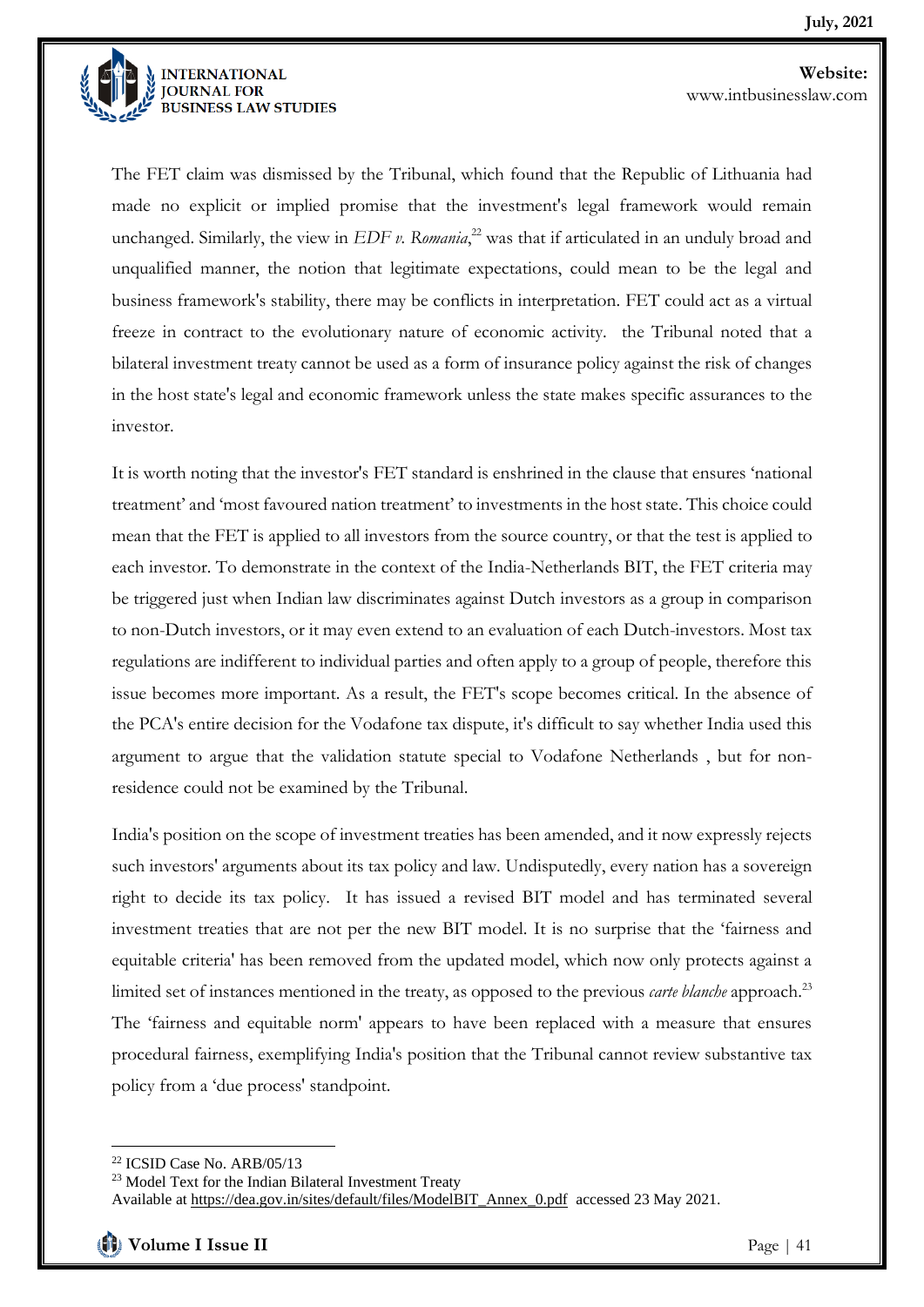

# **Balancing Investor's Right and Regulatory Discretion of The Host State.**

The treaties are interpreted in the perspective of promotion and protection of investments which suggests an interpretation in favour of the foreign investor. India was a party to multiple BIPA which contained a preamble stating the desire for creating beneficial conditions to increase the investment inflows and protection for the same for encouragement to individual business and greater economic prosperity.<sup>24</sup> It is based on the principle that the investments by the foreign investor should be protected from the arbitrary and discriminatory exercise of regulatory discretion by the host state.<sup>25</sup>

Therefore, BIT does not focus on "balancing the rights of investors with the regulatory discretion of host nations".<sup>26</sup> Notwithstanding the relationship between the regulatory framework and foreign investments in the host state, it is mandatory for the host state to exercise its regulatory discretion for implementing the national policies which may compromise the protection provided to the foreign investment under the BIT. Henceforth, the main issue arises when the investment suffers damages due to genuine regulatory discretion exercised by the host state for national policies.

This concerns the question of will the host state be liable for compensating for the damages caused to the investment of the investor.<sup>27</sup> The issue is further intensified when the host state is a developing country. It is admitted that there is material contribution of the foreign investors in the progress of the developing country's economy. Hence, the inventor's interests need to be protected. However, with increase in protection of investments, the developing host states policy goals are crippled if they are incompatible with the investments.<sup>28</sup> Additionally, there is high bargaining power imbalance when a BIT is negotiated between a developed country and a developing country.

<sup>24</sup> BIT Model India 2003

<sup>&</sup>lt;sup>25</sup> Prabhash Ranjan, 'Indian Investment treaty Programme in the Light of Global Experiences' (2010) 25 EPW 68, 70

<sup>26</sup> Ibid

<sup>27</sup> Supra 25.

<sup>&</sup>lt;sup>28</sup> Doug Jones, 'Investor-State Arbitration in Times of Crises' (2013) 25 NLSI REV. 27, 56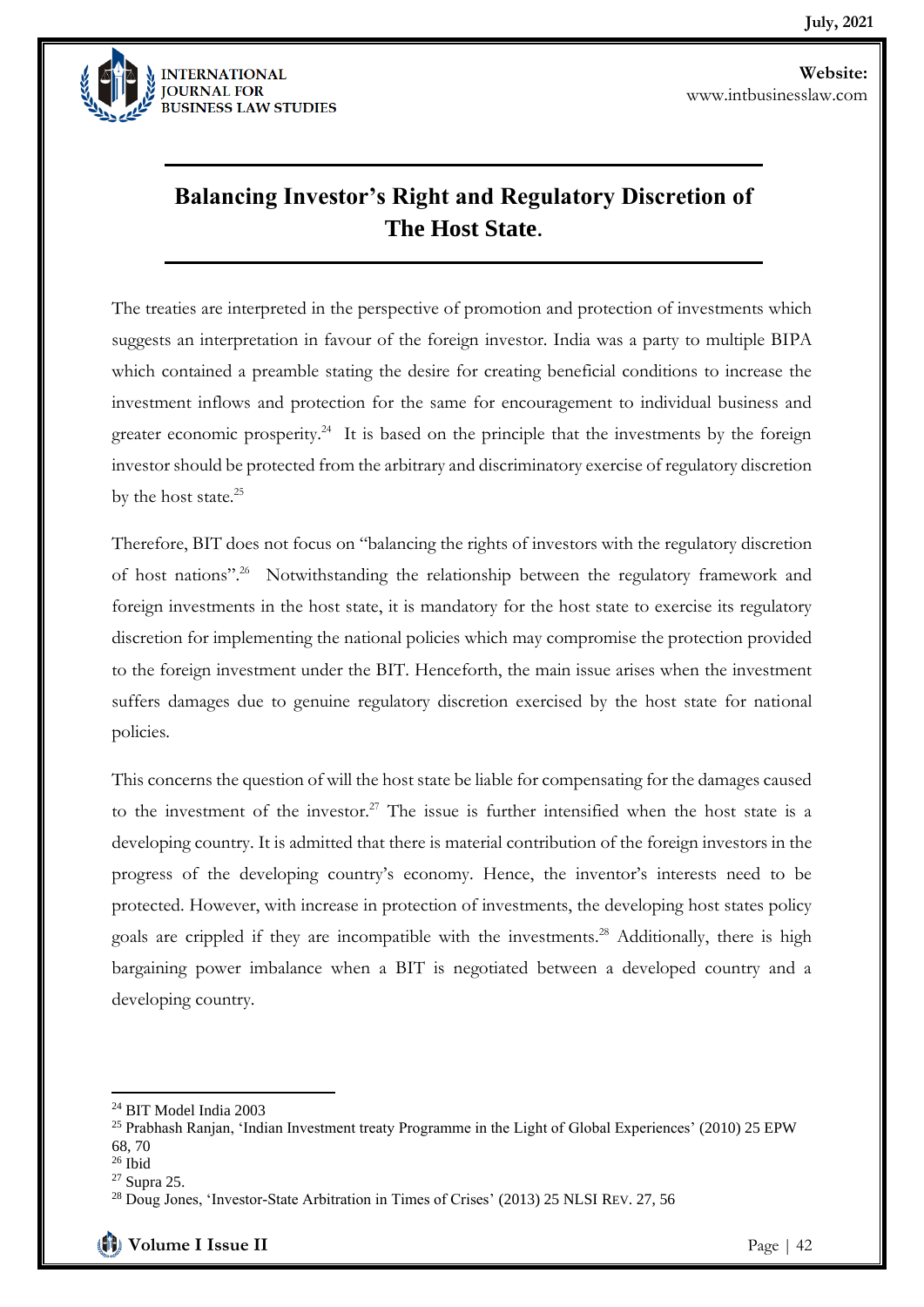

Hence, there is an asymmetry in ISDS as there is only protection of investor's interest and the host state is in a disadvantageous position, which is considered unfair to the host state. The overall aim of the BIT of protection of investments gets overrides the sovereignty of the host state and its genuine interest. There is an on-going struggle between the host state and the investor in the economic space. The regulatory framework gets scrutinized from the perspective of the BIT framework by the arbitral tribunal when it materially affects the investments made by the foreign investor even if it is implemented for national interest.

As the respective BIPA takes a "pro-investor"<sup>29</sup> approach, the ISDS mirrors the same. This is portrayed in different forms from the commencement of the arbitration. The consent for arbitration by the sovereign state is implied from when it signs  $BIT.^30$  However, the arbitration can only commence with the investor's consent.<sup>31</sup> Therefore, the investor will only initiate the arbitration when it considers it to be in its interest. Additionally, the investor can resort to arbitration without exhausting the remedies provided to it under the domestic law of the host state as provided under the International Centre for Settlement of Investment Disputes ("**ICSID**").

It considers the circumstances where the foreign investor will be hesitant of the impartiality of the local judicial authorities in resolving the disputes between them and the host state. From another lens, the ISDS can be considered as the cessation of the host state's sovereignty as the investments in the host state's territory would not be brought before the local judicial authorities. $32$ 

The investor also has the liberty to decide the seat of arbitration and as per the arbitration rules of ICSID, the award can be brought under judicial review only where the arbitration was held. And certain jurisdictions have a less stringent judicial review for foreign awards. Therefore, the investor can choose to have such jurisdiction as a seat for arbitration. Indeed, ISDS is an attractive route for the investors to purse the dispute independently, without the reliance on the host state or its judicial authorities for the violation of BIT.<sup>33</sup>

<sup>29</sup> Biswajit Dhar, Reji Joseph and TC James, 'India's Bilateral Investment Agreements: Time to Review' (2012) 47 EPW 113, 118

<sup>&</sup>lt;sup>30</sup> Kate M. Supnik, 'Making Amends: Amending the ICSID Convention to Reconcile Competing Interests in International Investment Law' (2009) 59 Duke L.J. 343, 352

 $31$  Ibid

<sup>&</sup>lt;sup>32</sup> Julien Chaisse, 'Both Possible and Improbable- Could COVID-19 Measures Give Rise to Investor-State Disputes?' (2020) 13 CAAJ 99

<sup>&</sup>lt;sup>33</sup> Juline Chaisee and Rahul Donde, 'The State of Investor-State Arbitration: A Reality Check of the Issues, Trends, and Directions in Asia-Pacific' 1 (2018) The International Lawyer 51.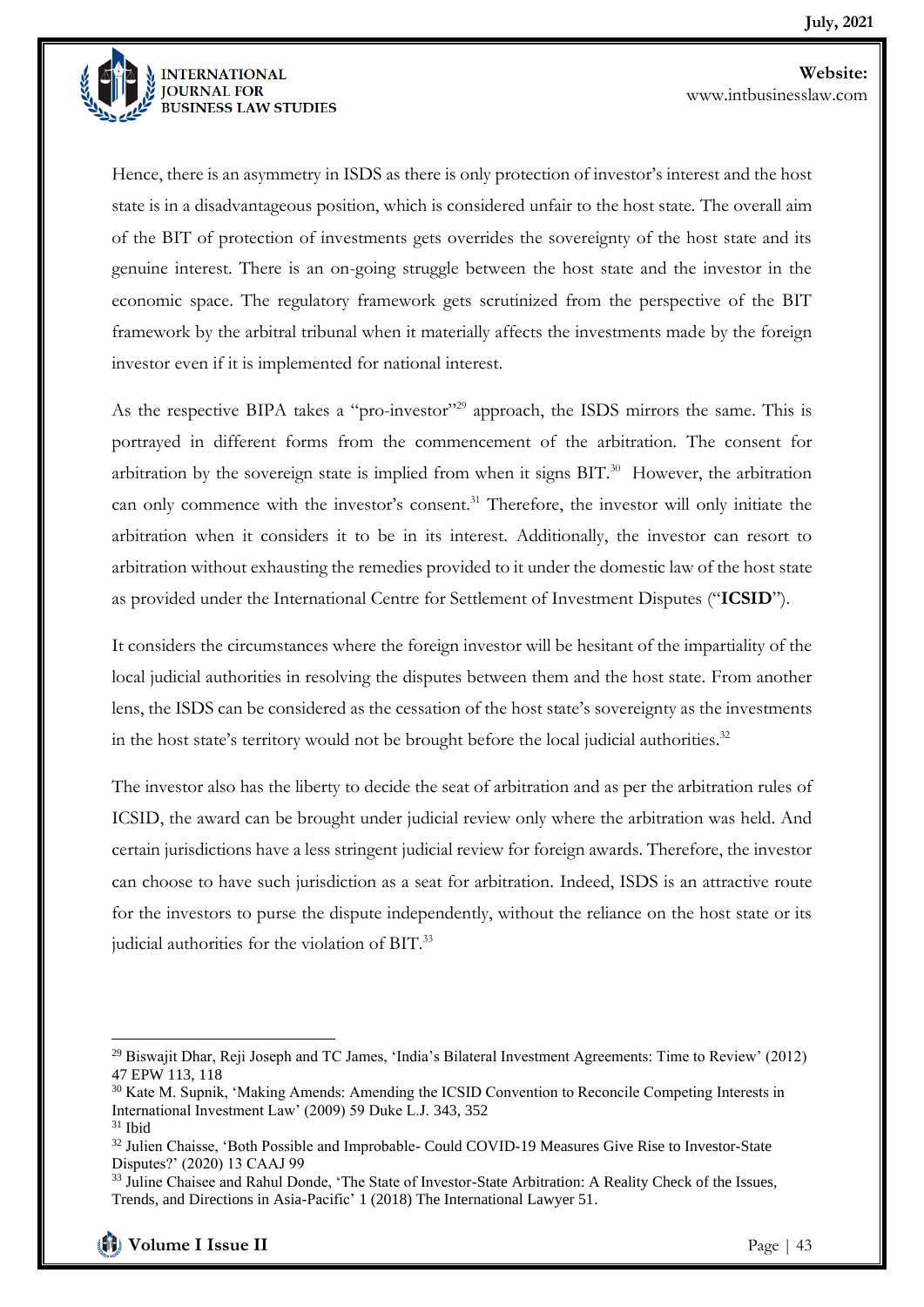

Moreover, the profit of the investor gets pitted against the regulatory discretion exercised in the national interest by the host state. The implementation of the regulatory framework of the host state is independent of its international obligations under BIT. For example, the Press Notes lay down the regulatory framework concerning the foreign investments in India and are implemented irrespective of the obligations under BIT. Thus, the domestic regulatory framework by the host state and the regulations under BIT evolve independently and often result in contradicting each other.<sup>34</sup>

The same is not the case under the WTO obligations and its intersection with the domestic laws of the members and their coherent nature. The reason for the difference of treatment for multilateral agreements and bilateral agreements is that in the latter the obligation is limited to the another contracting party and not multiple member states. It is observed that Press Note 2012 regulating foreign investments do not address the BIT obligations. Therefore, when it comes to ISDS, domestic law is not a defence for violating international obligations which is a fundamental principle of international law.

It is the sovereign right of the host state to exercise its regulatory power for the national interest. But, when the same violates the obligations under the BIT, the sovereign right is looked at from the lens of BIT instead of policy under national interest.<sup>35</sup> This brings the regulatory framework provided by the host state under the preview of the international investment framework ("**BIT framework"**). It focuses on the protection of the investments by the investor. Under numerous cases, the arbitral tribunal has passed an award in favour of protection of the investment even if the regulatory discretion has been exercised in national interest or protection of the nation's economy.

In *CMS v. Argentina<sup>36</sup>* , Argentina adopted a plan for recovery from the economic crisis of the late 1980s and adopted policies that affected the investment made by CMS Gas Transmission Company (CMS). The Tribunal disregarded Argentina's argument regarding the 'necessity and emergency defences' and ruled that as the main principle of the BIT was the protection of Investment as per US-Argentina BIT promising "stable framework for investments and maximum effective use of economic resources" which was an essential element of FET.

<sup>34</sup> *Supra* note 25

 $35$  Ibid

<sup>36</sup> ICSID Case No. ARB/01/8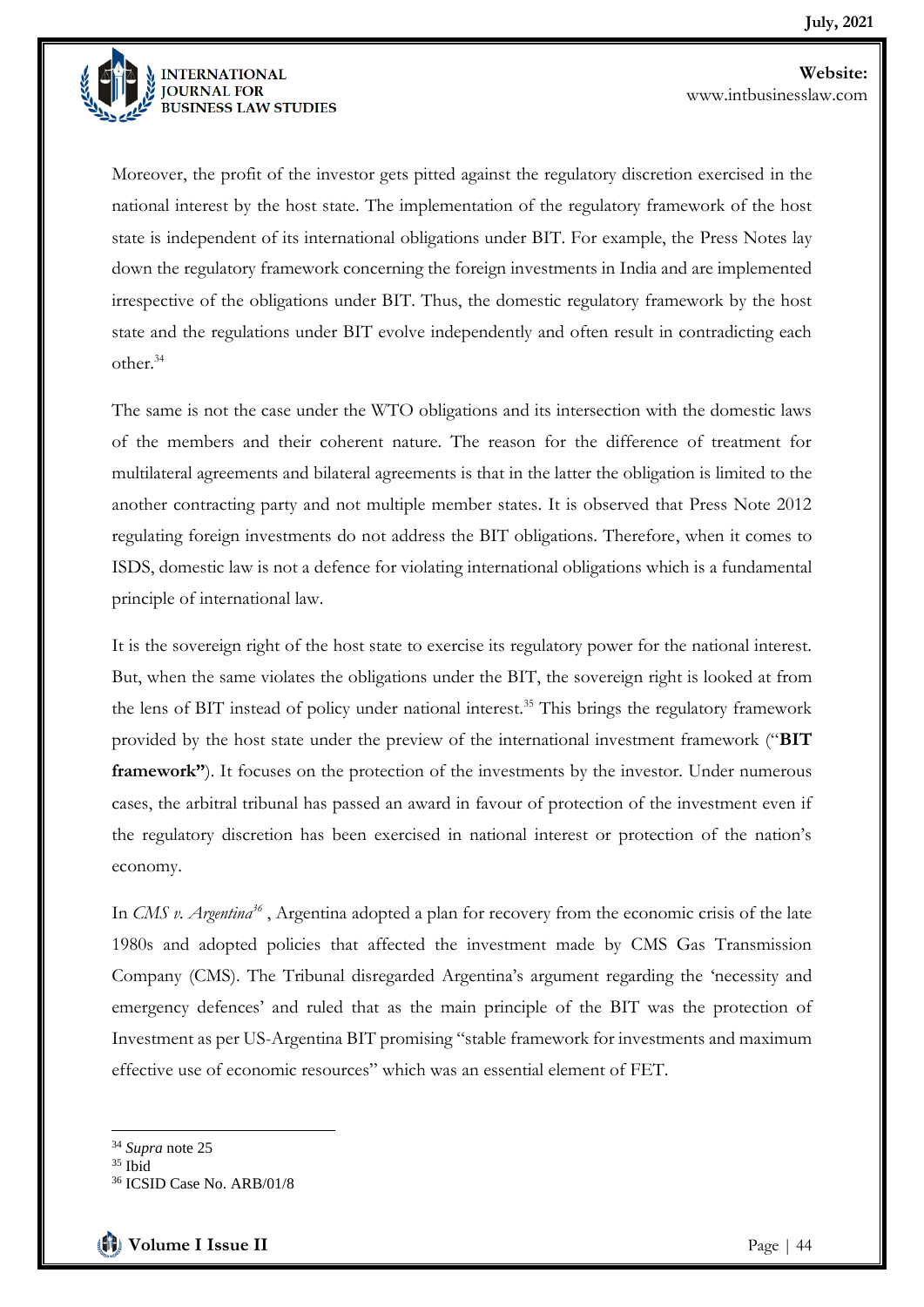

Therefore, the measure of change in regulations by Argentina due to a national crisis was a breach of its obligation of providing a stable framework of investment under the BIT. Argentina had to compensate US\$133.2 million for damages to CMS. The win of the investors against Argentina in the arbitration proceedings prompted other investors to resolve their disputes with the relevant host countries to the international arbitral tribunal.<sup>37</sup>

While, in *Occidental Exploration Corporation v. Ecuador<sup>38</sup>*, Ecuador passed a resolution on stopping the applications for VAT refunds by Occidental and required a return of the amounts reimbursed. The Tribunal held that the FET requires a stable framework for investment which needs to meet the criteria of 'stability and predictability'. The standard for FET is objective and independent of the *bona fide* intention of the host state. The investment was materially affected <sup>39</sup>and therefore Ecuador was in breach of its obligation under BIT.

In Total *S.A. v. Argentine Republic<sup>40</sup>* Argentina retroactively imposed export taxes on exports of Tierra del Fuego and eliminated exemptions on taxes on exports from Tierra del Fuego as Emergency Law. The Tribunal held that such an obligation was in breach of FET. In the case of *Continental Casualty v. Argentina*, the Tribunal allowed for the 'defence of necessity' as Argentina enacted 'Public Emergency Law' to cope with economic, financial, exchange, social and administrative crisis as "powerful evidence of its gravity such as that could not be addressed by ordinary measures".

Hence from the above case laws, it can be concluded that the foreign investors acting in a private capacity, rely on broad provisions such as the FET provision for ISDS to challenge the host state discretionary powers which are exercised in the national interest for claiming the damages. The impact of the discretionary power is analysed through the perspective of FET provision for any material damage caused to the investment by the foreign investor. Additionally, when the defence of necessity is invoked by the host state, the 'burden of proof' has a high and grievous threshold, allowing it only in 'strenuous circumstances'. The critique of policy space with reference to FET should be analyzed from the lens of global justice.<sup>41</sup>

<sup>&</sup>lt;sup>37</sup> Guiguo Wang, 'The Belt and Road Initiative in quest for a dispute resolution mechanism' (2017) 25 APLR 1 <sup>38</sup> *Supra* note 18

<sup>39</sup> ICSID Case No. ARB/03/9

<sup>40</sup> ICSID Case No. ARB/04/01

<sup>41</sup> Xu Qian, 'Rethinking Judicial Discretion in International Adjudication: A Critical Roadmap to Promote Judicial Independence and Judicial Deference in Investor-State Arbitration' (2020) 21 UC Davis Business Law Journal 1,15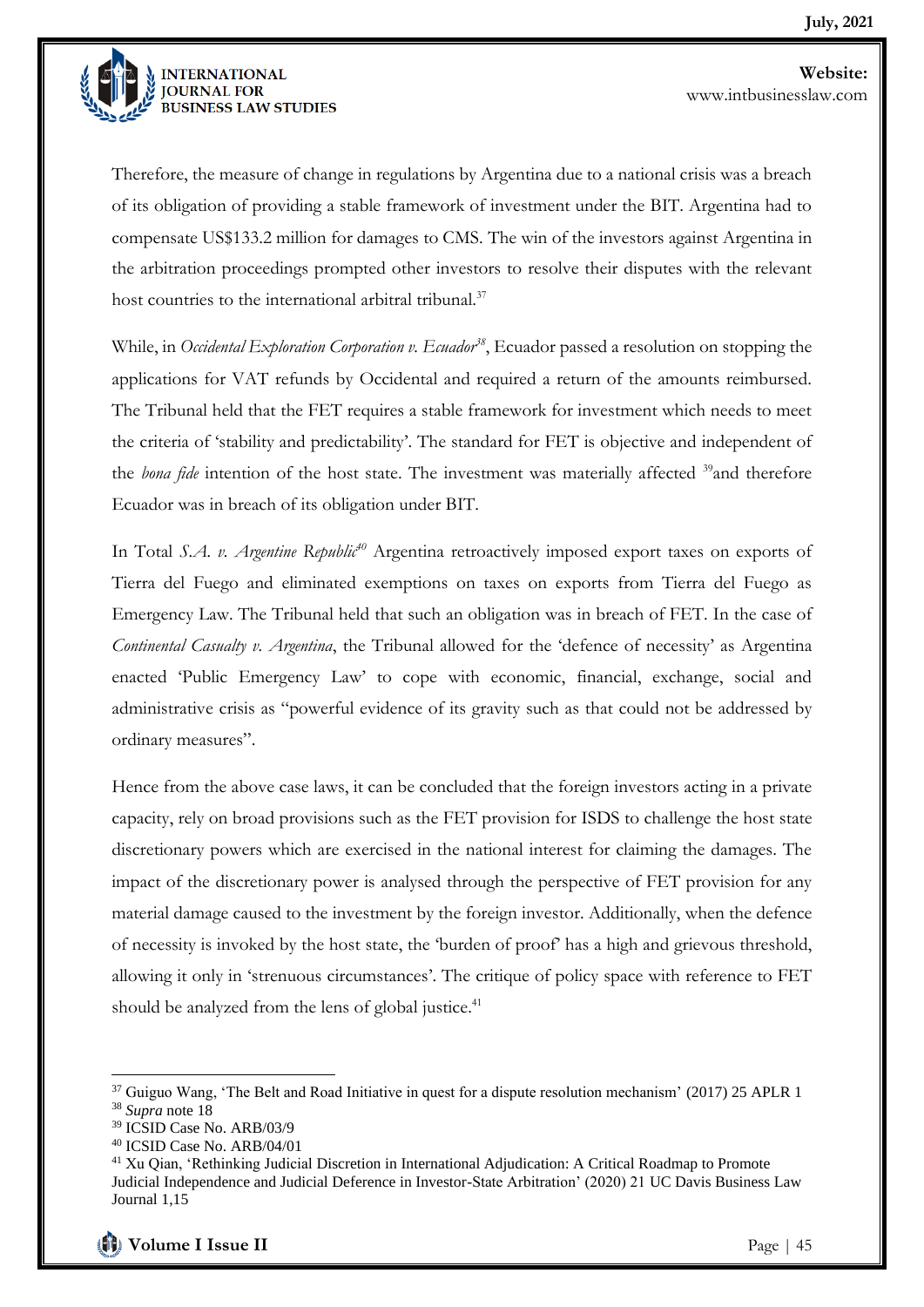

The perspective of global justice considers understanding the effect of the host state's policy on the real-world and distributive justice considering the sovereign right of regulatory discretion not being obstructed by provisions of FET in BIT. There is a need for the FET to become certain against the relative nature of distributive justice and interest of the investors.<sup>42</sup> Therefore, to balance the protection of the investment and regulatory discretion of the host state, India formed BIT model 2016 which is a product of India's assessment on BIT and ISDS.

The BIT model of 2016 aimed at providing "appropriate protection to foreign investors in India while maintaining a balance between investor's right and government's obligation."<sup>43</sup> The provisions of BIT Model 2016 was more precise than the Indian BIT Model of 2003. Currently, India has terminated the existing BIT with several countries and is in the process of negotiating for a new BIT based on the BIT Model 2016.

The BIT Model 2016 tries to reconcile the clash between the interest of the foreign investor and the host state. However, India has failed to do so due to a very narrow definition of investment and provides for a narrow FET situation and excludes tax regulations and MFN from the ambit of BIT.<sup>44</sup> It also restricts the jurisdiction of the tribunal under ISDS provisions as well as imposing the requirement of exhausting local remedies, if available, by the investor. Thus, the recent Model is pro-state and provides very limited rights to foreign investors. It could be understood to be for the protection of India from the claim by foreign investors such as Cairn Energy and Vodafone and financial implications resulting from proceedings against such investors.

<sup>42</sup> Ibid

<sup>43</sup> BIT Model India, 2016

<sup>44</sup> Prabhash Ranjan and Pushkar Anand, 'The 2016 Model Indian Bilateral Investment Treaty: A Critical Deconstruction' (2017) 38 NW. J. INT'L L. & BUS 1, 52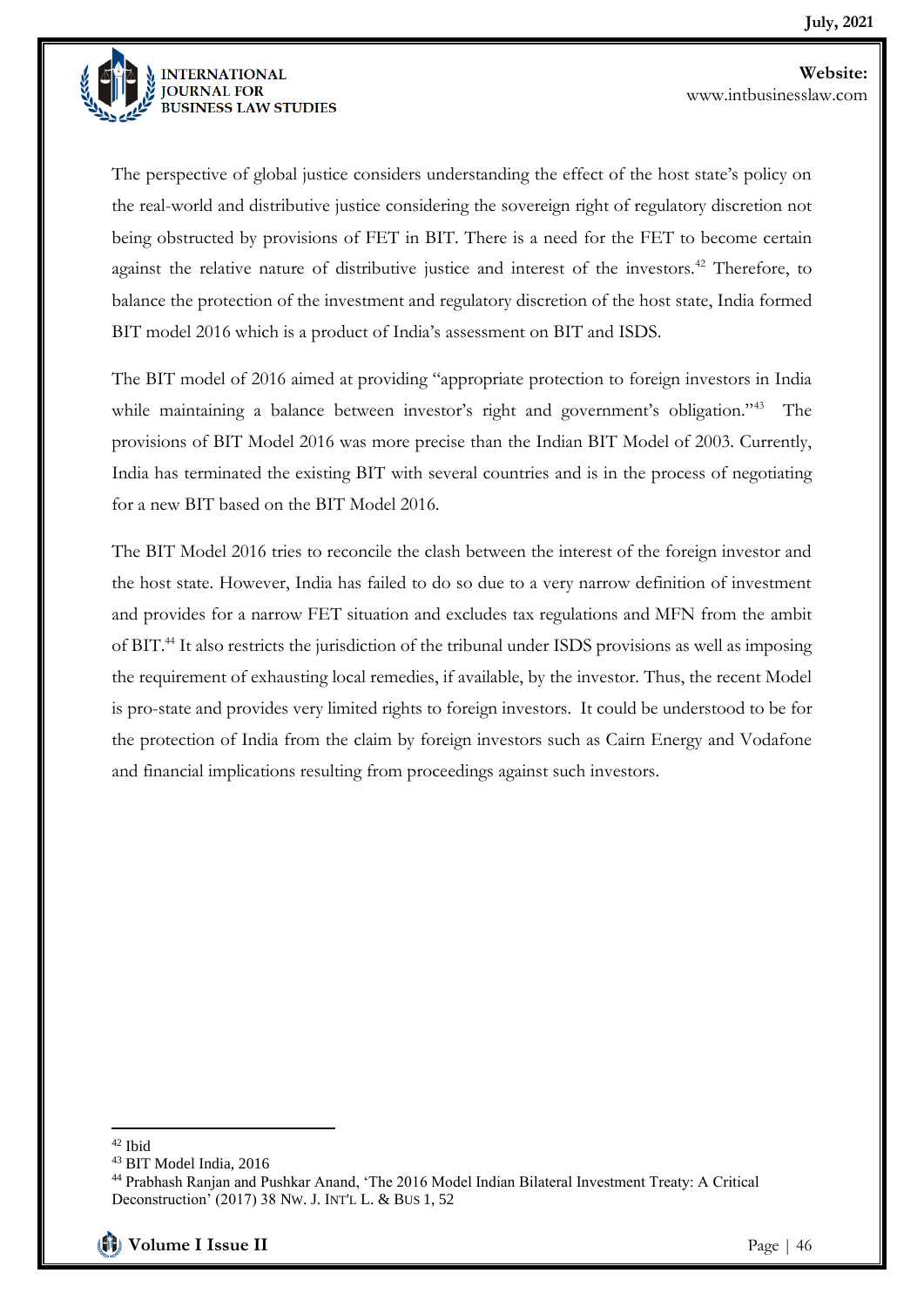

#### **Recommendations**

Keeping in mind the aforementioned conflicts, for resolving issues arising out of confidentiality of arbitral awards, arbitral awards could be made public after redacting any commercially sensitive material or anything that could reveal or jeopardize an investor's or host state's interests. An example of it would be the Singapore International Arbitration Centre (SIAC) Rules<sup>45</sup> which provides for the publication of limited information concerning a dispute such as the date of initiation, whether proceedings are pending, and the parties' nationalities). Only in extraordinary instances, such as during challenge or enforcement procedures or for interim reliefs, parties may divulge sensitive redacted information.

Greater transparency in this manner will enhance international arbitration by increasing arbitrators' responsibility and assisting in the formation of jurisprudence on specific legal issues. This can be achieved by compulsory partial or full publication of the proceedings and the award. The recent ICC Rules<sup>46</sup> of arbitration on the conduct of the arbitration endeavors to provide these documents though AI based technology. As per the Rules, Only the information and names that are absolutely necessary and pre-approved are made public.

The names, contact information of arbitrators, as well as the names, locations of the law firms representing the parties are not redacted. The relevant documents are then published on the ICC website for public access. If arbitral awards authored are available to the public, parties may be able to save significant time and money.

To advance the growth of international arbitration, legislators, arbitrators, and parties must align the two concepts of accountability and transparency. The paper has discussed in detail the lack of clarity with reference to the FET. The arbitral tribunal has been criticised widely for its broad and arbitrary discretion. Therefore, for clarification of the intent of the contracting parties, certain interpretative guidelines should be included in BIT.<sup>47</sup>

<sup>45</sup> Singapore Internal Arbitration Centre (SIAC) Rules (2016)

<sup>&</sup>lt;sup>46</sup> Note to parties and arbitral tribunals on the conduct of the Arbitration under the ICC Rules of Arbitration

<sup>&</sup>lt;sup>47</sup> Guiguo Wang, 'The Belt and Road Initiative in quest for a dispute resolution mechanism' (2017) 25 APLR 1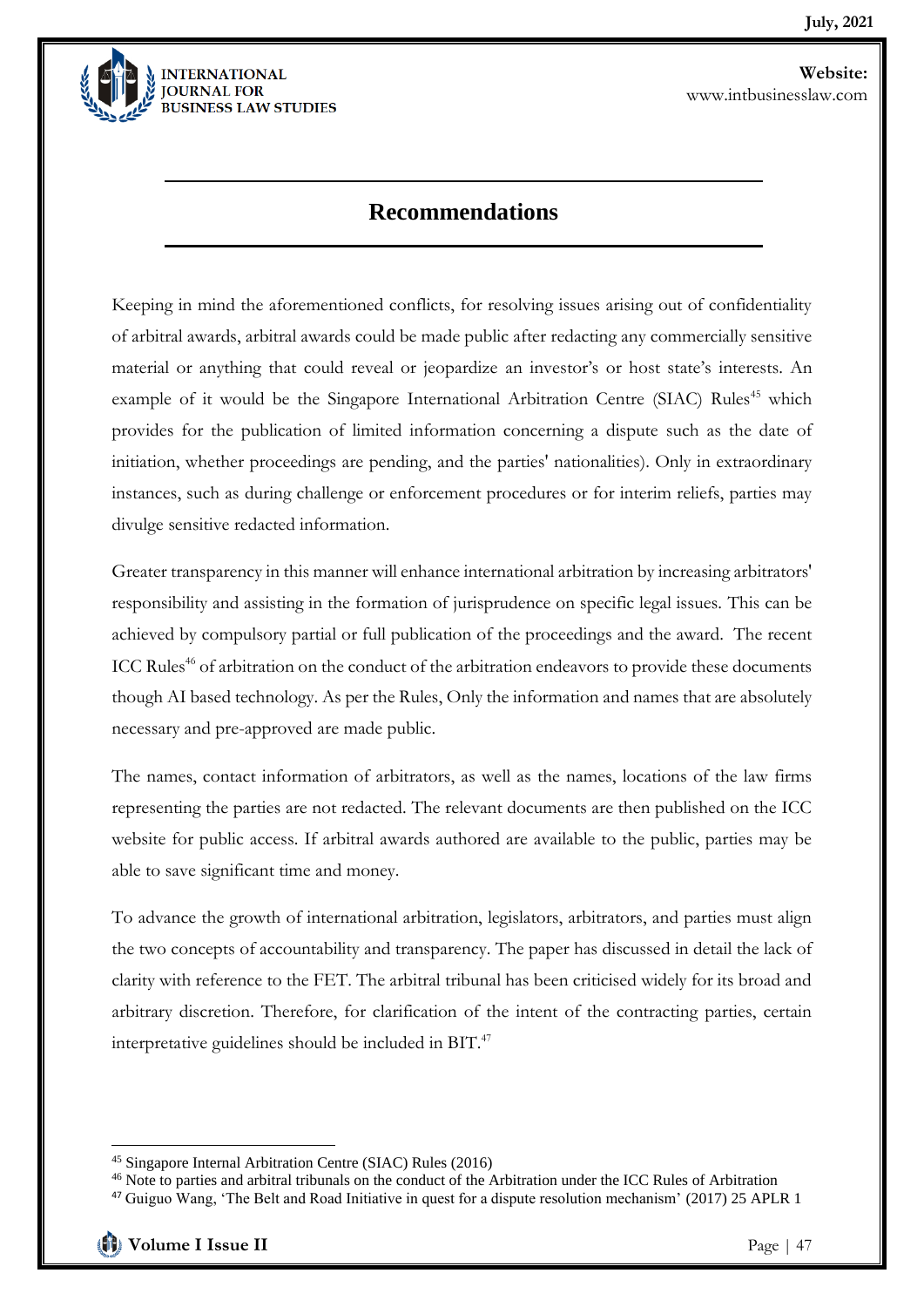

Additionally, a clear and precise drafting of the BIT is helpful in determining the obligations and the rights with reference to sovereign right of exercising regulatory discretion by the host state. This saves the investor from the anxiety caused by the uncertainty, enabling informed investments. India's decision to adopt the 2016 Model BIT must be lauded, especially in light of the ongoing discussion over how to reconcile investment protection with the host state's authority to regulate. However, the Model BIT might be interpreted as being pro-state and giving foreign investors restricted rights.<sup>48</sup> Two aspects must be kept in mind as the Indian BIT practice evolves. Firstly, to encourage international investment, BIT have played a significant role. Unnecessary regulatory intervention could create a climate of uncertainty for international investors.<sup>49</sup>

Those nations that are major capital exporters to India will be uninterested in a "pro-state" BIT with little protection for foreign investment. Secondly, the increased regulatory power of the host state could weaken the protection afforded to Indian enterprises operating abroad. Rather than adopting an inward-looking, protectionist, or defensive approach to BIT, India's BIT practice must evolve in a way that balances the interests of international investors without jeopardizing India's regulatory authority. This will benefit India's interests as both a capital importer and a capital exporter. Additionally, the choice of the model BIT to terminate several BIT could be described as a response to a perceived problem. India's current policy risks providing insufficient legal protection to its own citizens' international investments and may even discourage Foreign Direct Investment. The periodic changes to the US investment treaties and model BIT were designed to find a balance between deterring arbitral claims against the US and preserving foreign investors' assets. While it is debatable whether the US struck the right balance, the adaptations arguably demonstrate that, rather than gutting the treaties entirely, significant improvements can be made to reduce litigation risk by making more subtle changes to the treaty text and including interpretive guidance in annexes. The same could be exercised by India.

Furthermore, Investor-state arbitration is infamously volatile because BIT is a relatively new concept for promoting foreign direct investment. The arbitration proceedings do not bind future arbitration proceedings but are relied upon for interpreting similar treaty provisions. There is also the question for a third party determining the rights of the host state and the investor where the matter is considered through the perspective of hostility.

<sup>48</sup> *Supra* note 43

*<sup>49</sup> Marvin Roy Feldman Karpa v. United Mexican States*, ICSID Case No. ARB(AF)/99/1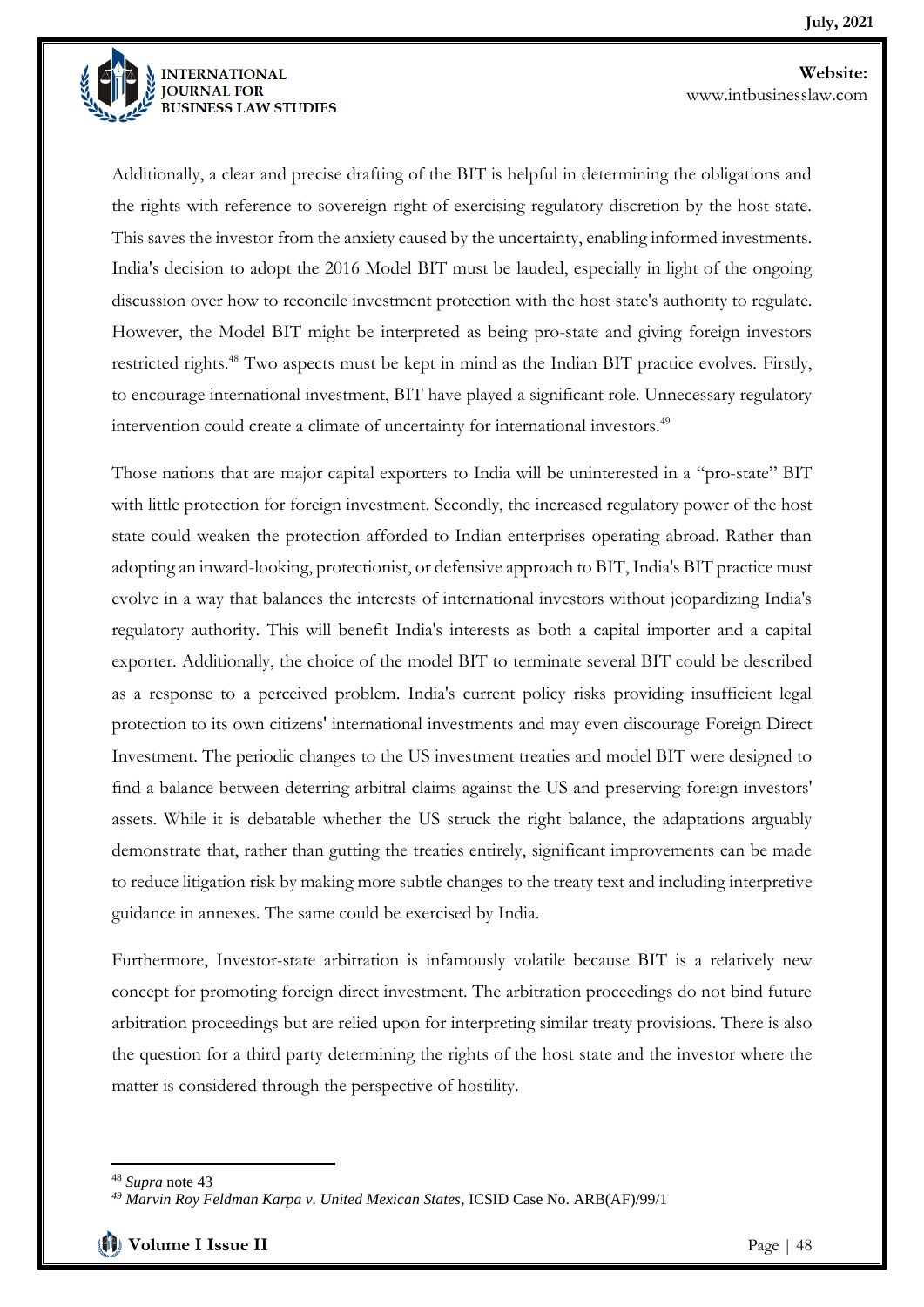

**Website:**  www.intbusinesslaw.com

Thus, by considering the limitations of the ISDS through arbitration, it is suggested that a more practical alternative would be Investor-State mediation. The process of mediation allows the parties to maintain cordial relations and holistically encourages accommodation. The process is voluntary<sup>50</sup>, rather than only acknowledging the consent of the investor in addition to the parties being able to dictate the outcome of the dispute.<sup>51</sup> When it comes to redressal mechanisms, the foreign investor has the option for arbitration, conciliation, fact-finding, or negotiation with the host state.<sup>52</sup> ISDS lacks a process that is interest-based and structured. Mediation can provide the same to ISDS, where the mediator can focus on the interest and form long-term relationships between the investor and the host state by providing a facilitative approach. Nevertheless, the issue which arises when it comes to mediation is enforceability. A solution for this issue could be to convert the mediated settlement to an arbitral award upon the basis of terms of settlement agreed by the parties. The host state generally resorts to invoking the defence of sovereign powers to block the enforcement of arbitral awards.<sup>53</sup> However, when the award is mutually beneficial to the investor and the host state, both parties have the willingness to enforce the award. Therefore, with increased dissatisfaction with the ISDS through arbitration, mediation can bring a more amicable solutions to the table. There is a need for suitable infrastructure to promote mediation as a process for ISDS by ICSID or in BIT. The International Chamber of Commerce, in 2014 replaced its rules for arbitration with Mediation Rules, which reflected the prominent role of mediation in international dispute resolution.<sup>54</sup> Additionally, other prominent institutions such as World Bank and International Finance Corporation are playing a major role in the promotion of mediation as a process in resolving international commercial disputes<sup>55</sup>. There is hope for effective mediation when it comes to ISDS in future which will promote mutually beneficial long-term relations, stability, and prosperous economic health.<sup>56</sup>

<sup>50</sup> Iram Majid "Crain Energy PLC and Cairn UK Holdings Limited (CUHL) v. Government of India: A rising and burning need for investor-State mediation in investor-State tax and energy-related disputes' [2021] SCC OnLine Blog Available at [https://www.scconline.com/blog/post/2021/03/08/cairn-energy-plc-and-cairn-uk-holdings](https://www.scconline.com/blog/post/2021/03/08/cairn-energy-plc-and-cairn-uk-holdings-limited-cuhl-v-government-of-india-a-rising-and-burning-need-for-investor-state-mediation-in-investor-state-tax-and-energy-related-disputes/)[limited-cuhl-v-government-of-india-a-rising-and-burning-need-for-investor-state-mediation-in-investor-state](https://www.scconline.com/blog/post/2021/03/08/cairn-energy-plc-and-cairn-uk-holdings-limited-cuhl-v-government-of-india-a-rising-and-burning-need-for-investor-state-mediation-in-investor-state-tax-and-energy-related-disputes/)[tax-and-energy-related-disputes/](https://www.scconline.com/blog/post/2021/03/08/cairn-energy-plc-and-cairn-uk-holdings-limited-cuhl-v-government-of-india-a-rising-and-burning-need-for-investor-state-mediation-in-investor-state-tax-and-energy-related-disputes/) accessed 20 May 2021

<sup>51</sup> Carrie Menkel-Meadow, Lela Porter Love, *Mediation: Practice, Policy and Ethics* (3rd edn Wolters Kluwer Law & Business 2020)

<sup>52</sup> 'Mediation of investor-State conflicts' [2014] Harvard Law Review

[Available at https://www.jstor.org/stable/23742045](https://www.jstor.org/stable/23742045) accessed 24 May 2021

<sup>53</sup> *Supra* note 20

<sup>54</sup> ICC, ICC MEDIATION RULES (2013)

<sup>55</sup> Welsh, Nancy and Schneider, Andrea Kupfer 'The Thoughtful Integration of Mediation into Bilateral Investment Treaty Arbitration' (2013) HNLR 23.

<sup>56</sup> Cyril Chern, *International Commercial Mediation* (Informa Law from Routledge 2008)